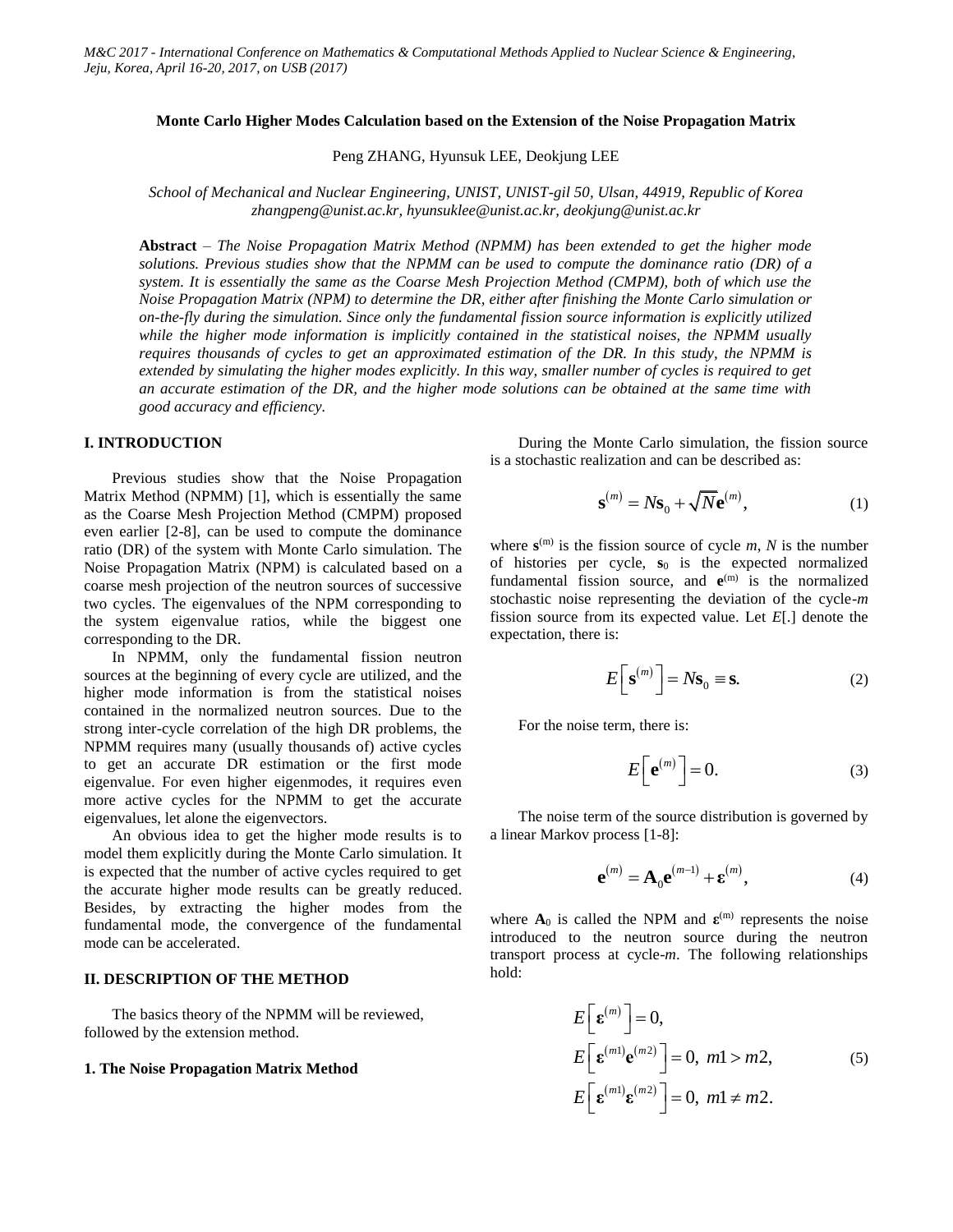Although the NPM is defined based on the noises, the practical implementations of the NPMM and CMPM use an alternative way utilizing the correlation matrices based on the fission sources. According to Eqs. (1) and (4), and using the property [1-8]

$$
\mathbf{A}_0 \mathbf{s}_0 = 0,\t(6)
$$

it can be shown that the equation governing the propagation of fission source from cycle to cycle is:

$$
\mathbf{s}^{(m)} = \mathbf{A}_0 \mathbf{s}^{(m-1)} + \mathbf{\eta}^{(m)},\tag{7}
$$

where

$$
\mathbf{\eta}^{(m)} = N\mathbf{s}_0 + \sqrt{N}\mathbf{\varepsilon}^{(m)}.\tag{8}
$$

Multiplying Eq. (7) with  $s^{(m-1)T}$  from right and taking expectation results in:

$$
E\left[\mathbf{s}^{(m)}\mathbf{s}^{(m-1)T}\right] = \mathbf{A}_0 E\left[\mathbf{s}^{(m-1)}\mathbf{s}^{(m-1)T}\right] + E\left[\mathbf{\eta}^{(m)}\mathbf{s}^{(m-1)T}\right].
$$
\n(9)

According to Eqs.  $(1)$ ,  $(3)$ ,  $(5)$  and  $(8)$ , there is:

$$
E\left[\mathbf{\eta}^{(m)}\mathbf{s}^{(m-1)T}\right]
$$
  
= 
$$
E\left[\left(N\mathbf{s}_0 + \sqrt{N}\mathbf{\varepsilon}^{(m)}\right)\left(N\mathbf{s}_0 + \sqrt{N}\mathbf{\varepsilon}^{(m-1)}\right)^T\right]
$$
 (10)  
= 
$$
\mathbf{s}\mathbf{s}^T.
$$

Define the source correlation matrices as:

$$
\mathbf{L}_0 \equiv E\bigg[\mathbf{s}^{(m)}\mathbf{s}^{(m)T}\bigg], \ \mathbf{L}_1 \equiv E\bigg[\mathbf{s}^{(m)}\mathbf{s}^{(m-1)T}\bigg]. \tag{11}
$$

From Eqs. (9), (10) and (11), the NPM can be calculated:

$$
\mathbf{A}_0 = \left[ \mathbf{L}_1 - \mathbf{s} \mathbf{s}^T \right] \mathbf{L}_0^{-1}.
$$
 (12)

The largest-modulus eigenvalue of the NPM is the DR of the system.

## **2. Extension of the NPMM**

The NPMM can be extended by looking at the fission source before and after the neutron transport process at one cycle.

The stationary fundamental fission source at the beginning of cycle-*m* can be written as:

$$
\mathbf{v}_0^{(m)} = N \mathbf{v}_0 + \sqrt{N} \mathbf{e}_{00}^{(m)},
$$
\n(13)

while the corresponding fundamental mode fission produced neutron distribution at the end of cycle-*m* can be described as:

$$
\mathbf{w}_0^{(m)} = k_0 N \mathbf{v}_0 + k_0 \sqrt{N} \mathbf{e}_{01}^{(m)},
$$
 (14)

where  $\mathbf{v}_0$  is the expected normalized fundamental fission source,  $N$  is the number of neutron histories per cycle,  $k_0$  is the fundamental mode eigenvalue,  $\mathbf{e}_{00}^{(m)}$ 00  **and**  $**e**^{(m)}_{01}$ 01  $\mathbf{e}_{01}^{(m)}$  are the normalized stochastic noise vectors that represent the deviation of the fundamental mode fission neutron distributions to their expected values at the beginning and end of cycle-*m*, respectively.

Since the power method is essentially adopted to solve the criticality eigenvalue problems with Monte Carlo, the fission neutron distributions relate to the power matrix, denoted as **P** in the equation:

$$
\mathbf{W}_0 = \mathbf{P}\mathbf{V}_0 = k_0 \mathbf{V}_0. \tag{15}
$$

Similar to Eq. (4), the noise propagation equation can be written as:

$$
k_0 \mathbf{e}_{01}^{(m)} = \mathbf{P} \mathbf{e}_{00}^{(m)} + k_0 \mathbf{e}_0^{(m)},
$$
 (16)

where  $\mathbf{\varepsilon}_{0}^{(m)}$ 0  $\epsilon_0^{(m)}$  is the stochastic noise introduced to the fundamental mode neutron distribution at cycle-*m*. According to Eqs. (14), (15) and (16), it can be derived that:

$$
\mathbf{w}_0^{(m)} = \mathbf{P}\mathbf{v}_0^{(m)} + k_0 \sqrt{N} \mathbf{\varepsilon}_0^{(m)}.
$$
 (17)

Similarly, if the *i*-th mode neutron source can be simulated explicitly, the *i*-th mode fission neutron distributions at the beginning and end of cycle-*m* can be related with the following equation:

$$
\mathbf{w}_i^{(m)} = \mathbf{P} \mathbf{v}_i^{(m)} + k_i \sqrt{N} \mathbf{\varepsilon}_i^{(m)},
$$
 (18)

where  $k_i$  is the *i*-th mode eigenvalue and  $\mathbf{\varepsilon}_i^{(m)}$  $\epsilon_i^{(m)}$  is the stochastic noise introduced to *i*-th mode neutron source during cycle-*m*.

According to Eqs. (17) and (18), if the first *N* eigenmode fission sources are simulated explicitly, there is: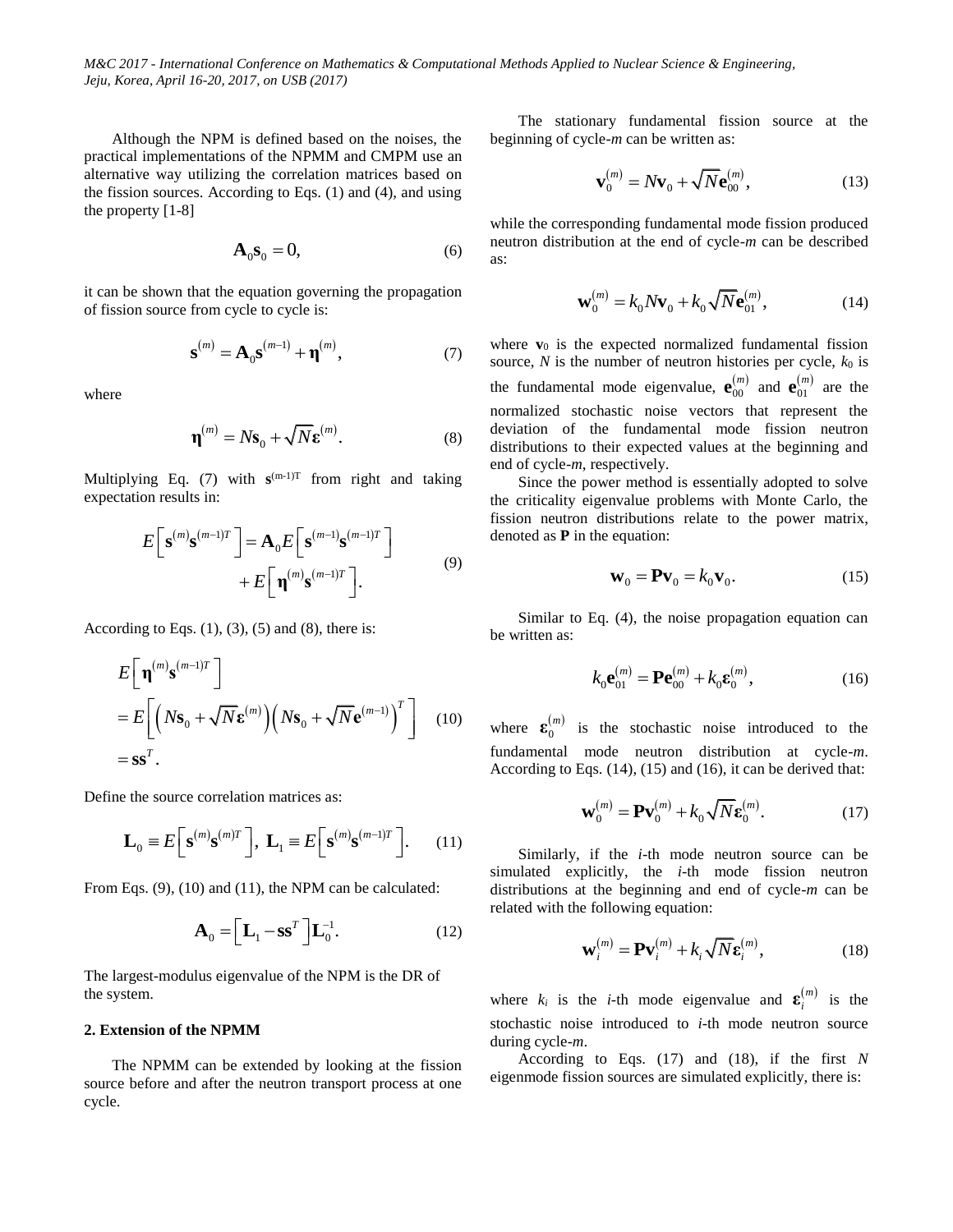$$
\left(\mathbf{w}_{0}^{(m)},\cdots,\mathbf{w}_{N-1}^{(m)}\right)=\mathbf{P}\left(\mathbf{v}_{0}^{(m)},\cdots,\mathbf{v}_{N-1}^{(m)}\right) \quad+\sqrt{N}\left(k_{0}\mathbf{\varepsilon}_{0}^{(m)},\cdots,k_{N-1}\mathbf{\varepsilon}_{N-1}^{(m)}\right),
$$
\n(19)

which can be further written in the matrix form as:

$$
\mathbf{W}^{(m)} = \mathbf{PV}^{(m)} + \mathbf{U}^{(m)}.\tag{20}
$$

Since the stochastic noises introduced during cycle-m are independent of the neutron sources at the beginning of cycle, similar to Eq. (5), there is:

$$
E\bigg[\mathbf{U}^{(m)}\mathbf{V}^{(m)T}\bigg]=0.\tag{21}
$$

Multiplying Eq. (20) with  $V^{(m)T}$  from right and taking the expectation results in:

$$
E\left[\mathbf{W}^{(m)}\mathbf{V}^{(m)T}\right] = \mathbf{P} \mathbb{E}\left[\mathbf{V}^{(m)}\mathbf{V}^{(m)T}\right].
$$
 (22)

The power matrix can then be calculated as:

$$
\mathbf{P} = E\bigg[\mathbf{W}^{(m)}\mathbf{V}^{(m)T}\bigg]\bigg\{E\bigg[\mathbf{V}^{(m)}\mathbf{V}^{(m)T}\bigg]\bigg\}^{-1}.
$$
 (23)

It can be noticed that the eigenvalues of the power matrix are the eigenvalues of the system, while its eigenvectors are the different mode fission sources.

## **3. Implementation of the extended NPMM**

The main improvement of the ENPMM is to simulate the higher mode fission sources explicitly. This was done by introduce multiple weights to one neutron. Neutrons with both positive and negative weights should be modeled for higher mode fission sources, so a weight cancellation procedure is required. In this study, the fine mesh average based weight cancellation was adopted, the same as the authors adopted in previous works about the MPM [9-11].

During the simulation, the source correlation matrices are accumulated:

accumulated:  
\n
$$
\mathbf{L}_{0}^{(m)} = \sum_{i=m_{0}+1}^{m} \mathbf{V}^{(i)} \mathbf{V}^{(i)T}, \ \mathbf{L}_{1}^{(m)} = \sum_{i=m_{0}+1}^{m} \mathbf{W}^{(i)} \mathbf{V}^{(i)T}, \ \ (24)
$$

where  $m_0$  is the number of cycles skipped before accumulation of the correlation matrices. The cycle-*m* estimated power matrix is then calculated as:

$$
\mathbf{P}^{(m)} = \mathbf{L}_1^{(m)} \left( \mathbf{L}_0^{(m)} \right)^{-1} . \tag{25}
$$

The power matrix is then eigen-decomposed:

$$
\mathbf{P}^{(m)} = \mathbf{Q}^{(m)} \Lambda^{(m)} \left( \mathbf{Q}^{(m)} \right)^{-1}, \tag{26}
$$

where the columns of  $\mathbf{Q}^{(m)}$  are the eigenvectors of  $\mathbf{P}^{(m)}$ , and  $\Lambda^{(m)}$  is a diagonal matrix which contains the eigenvalues of  $\mathbf{P}^{(m)}$ . The first *N* eigenvectors are used to calculate the updating factors for the fission sources:

$$
\mathbf{W}^{(m)}\mathbf{X}^{(m)} = \mathbf{Q}^{(m)}(:,1:N),
$$
 (27)

where  $\mathbf{W}^{(m)}$  is a *M*-by-*N* matrix, *M* is the number of meshes used to discretize the space,  $M > N$ ,  $\mathbf{X}^{(m)}$  is a *N*-by-*N* matrix, and it can be calculated with the least square method.

#### **III. RESULTS**

#### **1. The 2D Square Problem**

The multi-group 2D homogeneous square neutron transport problem was modeled first to demonstrate the ENPMM. The 7-group cross sections are from the C5G7 benchmark specification for the 8.7% MOX fuel-clad macroscopic cross sections. The side length of the 2D square is 400 cm, with black boundary on four sides. The 5x5 uniform coarse meshes were used to discretize the fission sources, and 8 or 16 eigenmodes were simulated at the same time. The Monte Carlo simulations were done with 400 inactive cycles, 400 active cycles and 500,000 histories per cycle. The results are shown in Figs. 1-5.

The fission sources were initialized randomly in the whole space. Fig. 1 shows that finally all the simulations converged to the same fundamental mode fission source, and the ENPMM results show some source convergence acceleration effect. The eigenvalues shown in Figs. 2 and 3 present very big fluctuation at the beginning cycles. As more cycles simulated, more source correlation matrices are accumulated, so the affection of the stochastic noises is reduced and the eigenvalues become stable. The eigenvalue spectrum shown in Fig. 4 confirms the correctness of the first 16 eigenmode solutions. The fission source eigenmodes shown in Fig. 5 are also reasonable.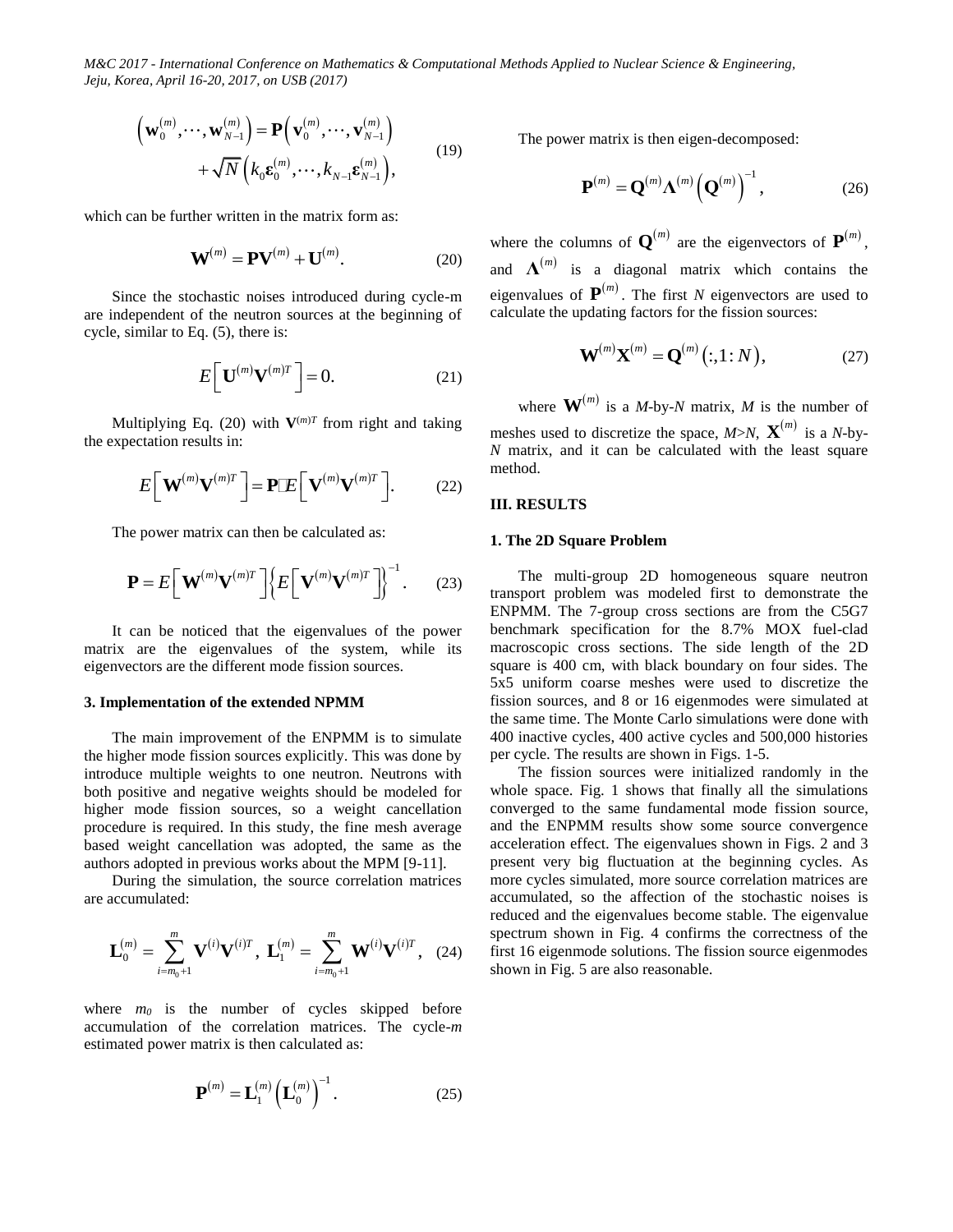*M&C 2017 - International Conference on Mathematics & Computational Methods Applied to Nuclear Science & Engineering, Jeju, Korea, April 16-20, 2017, on USB (2017)*







Fig. 2. Eigenvalues of the power matrix (TM, transfer matrix).



Fig. 3. Eigenvalues tallied at every cycle. They are calculated as the ratio of the total absolute weight to the total starting number of histories.



Fig. 4. The eigenvalue spectrum.



Fig. 5. The first 16 fission source eigenmodes.

## **2. The 3D Cube Problem**

The multi-group 3D homogeneous cube neutron transport problem was modeled to further demonstrate the performance of the ENPMM. This problem features degeneracy of multiplicity of 3 and 6. The 7-group cross sections are from the C5G7 benchmark specification for the 8.7% MOX fuel-clad macroscopic cross sections. The side length of the 3D cube is 400 cm, with black boundary conditions on all the surfaces. The 6x6x6 uniform coarse meshes were used to discretize the system space. The Monte Carlo simulations were done with 100 inactive cycles, 300 active cycles and 500,000 histories per cycle.

Fig. 6 shows that the eigenvalues of the power matrix fluctuate a lot at the beginning cycles, and become stable due to the accumulation as more cycles are simulated. Fig. 7 also shows the same phenomenon. The eigenvectors of the power matrix were used to correct the neutron weights since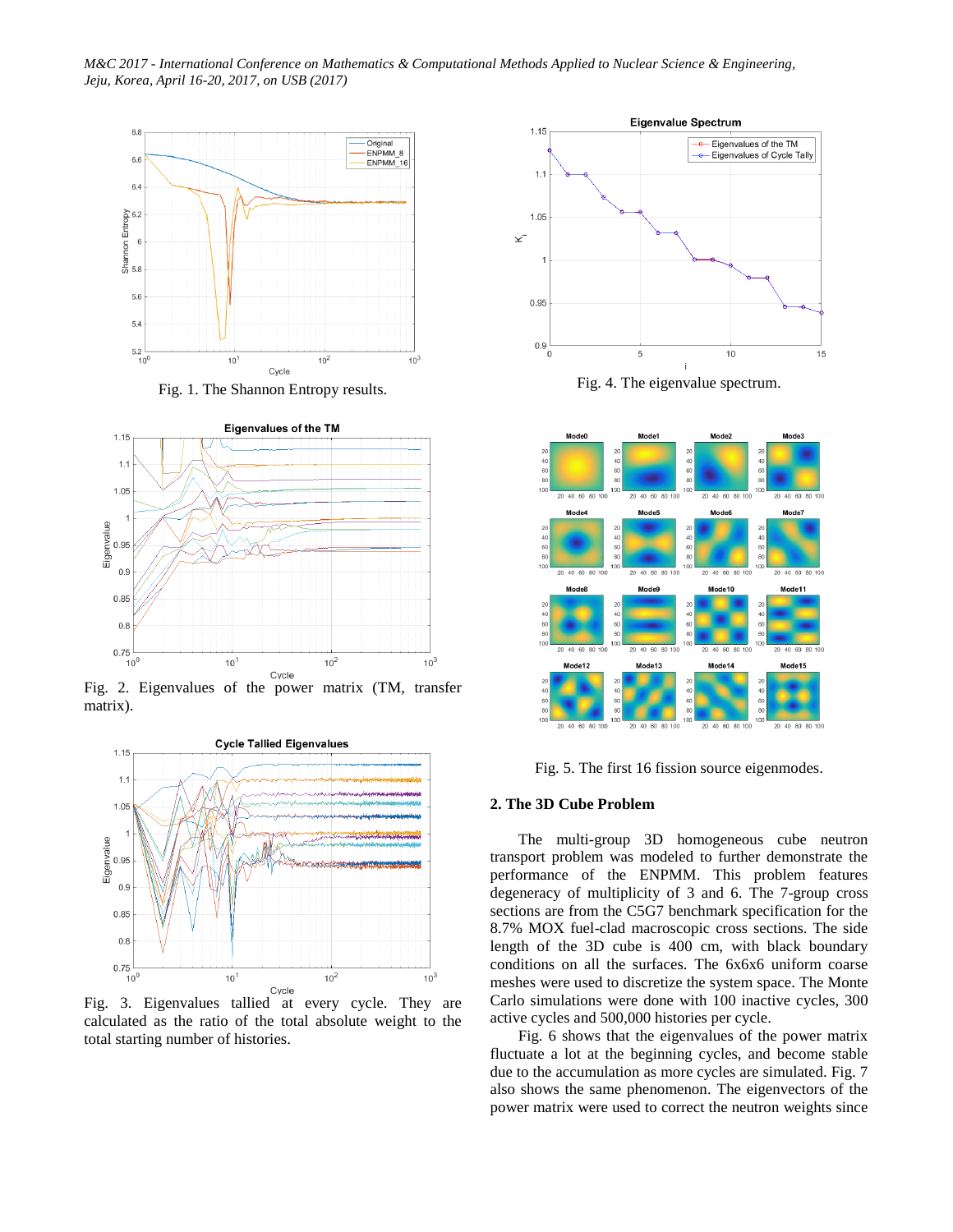cycle 10. The tallied eigenvalues at the following cycles fluctuate a lot, but they become stable finally when more cycles are simulated. The eigenvalue spectrum shown in Fig. 8 confirms the correctness of the eigenvalue results.



Fig. 6. The eigenvalues of the power matrix.



Fig. 7. The eigenvalues tallied at every cycle.



Fig. 8. The eigenvalue spectrum.

**3. The 2D Checkboard Problem**

The problem geometry is shown in Fig. 9. The same problem has also been modeled by Sutton [1] and Ueki et al [4-5]. The ENPMM results are shown in Figs. 10-14. The simulations were done with 300 inactive cycles, 600 active cycles and 200,000 histories per cycle. The 9x9 uniform coarse meshes were used for the space discretization.

Figs. 10 and 11 confirm that the ENPMM can give accurate higher mode eigenvalues by modeling the corresponding eigenmodes explicitly. In Fig. 10, only the first 4 eigenvalues are stable, while in Fig. 11 all the 10 eigenvalues are stable. The calculate DR is around 0.9982 using the first two eigenvalues  $(k_0=1.07090\pm0.00004,$  $k<sub>1</sub>=1.06899±0.00012$ , which is consistent with the results of Sutton and Ueki et al. Fig. 12 confirms that all the ENPMM simulations finally converge to the same fundamental fission source. The eigenvalue spectrum shown in Fig. 13 confirms the correctness of the eigenvalue results. Fig. 14 shows the first 10 fission source eigenmodes and they are reasonable.



Fig. 9. The geometry and nuclear data of the 2D checkboard problem.



Fig. 10. The first 10 eigenvalues of the ENPMM with 4 modes.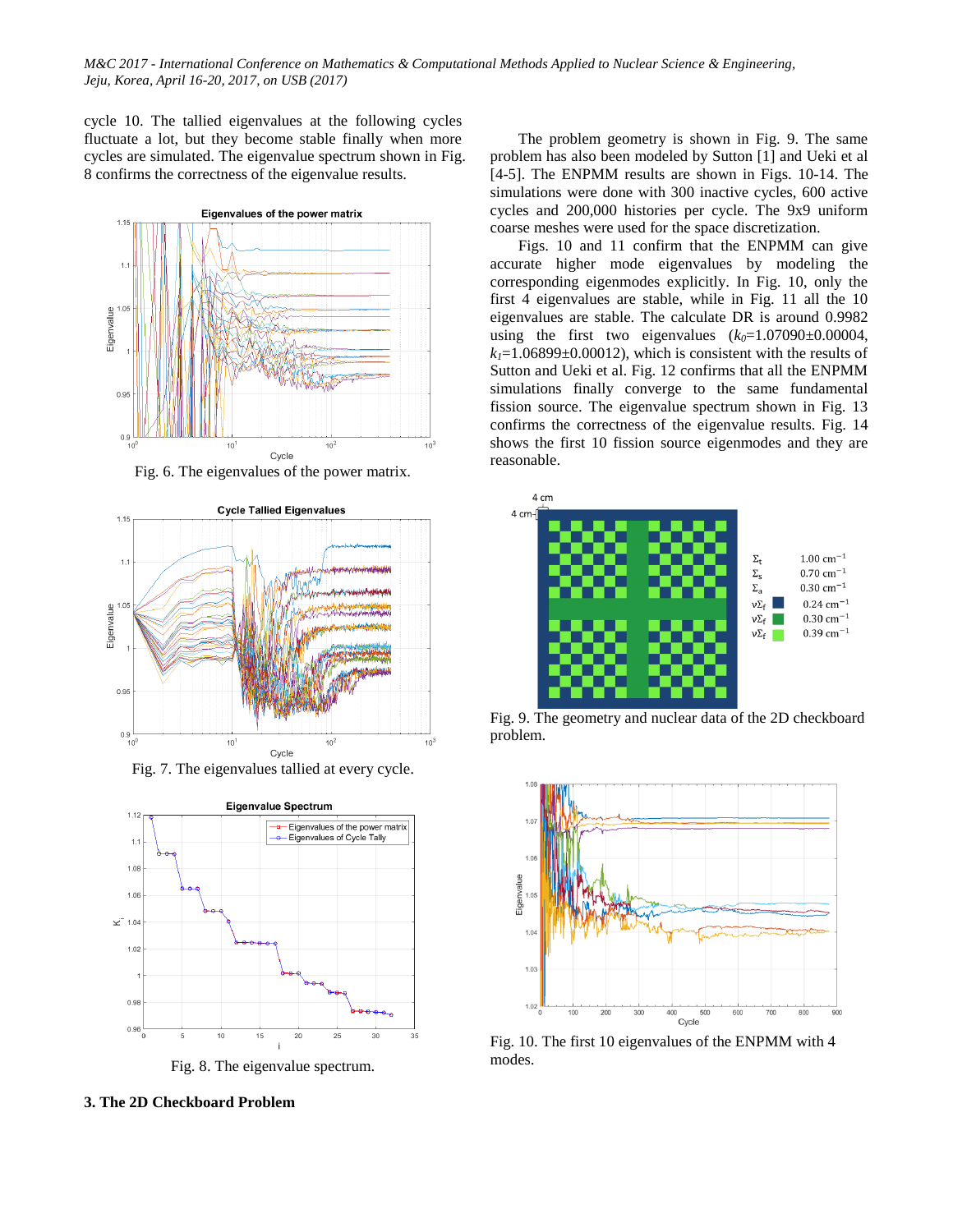*M&C 2017 - International Conference on Mathematics & Computational Methods Applied to Nuclear Science & Engineering, Jeju, Korea, April 16-20, 2017, on USB (2017)*



Fig. 11. The first 10 eigenvalues of the ENPMM with 10 modes.



Fig. 12. The Shannon Entropy results of the ENPMM with different number of modes.



Fig. 13. The eigenvalue spectrum.



Fig. 14. The first 10 fission source eigenmodes of the ENPMM with 10 modes.

# **IV. CONCLUSIONS**

The extended noise propagation matrix method (ENPMM) has been proposed. It is built upon the general description of the Monte Carlo implementation of the power method, that is, a power matrix is implicitly modeled while there is stochastic noise introduced during the power operation. As the stochastic noises introduced during one cycle is independent of the neutron sources to start the cycle, the accumulation of the source correlation matrices is used to alleviate the impact of the noises, and to get stable and